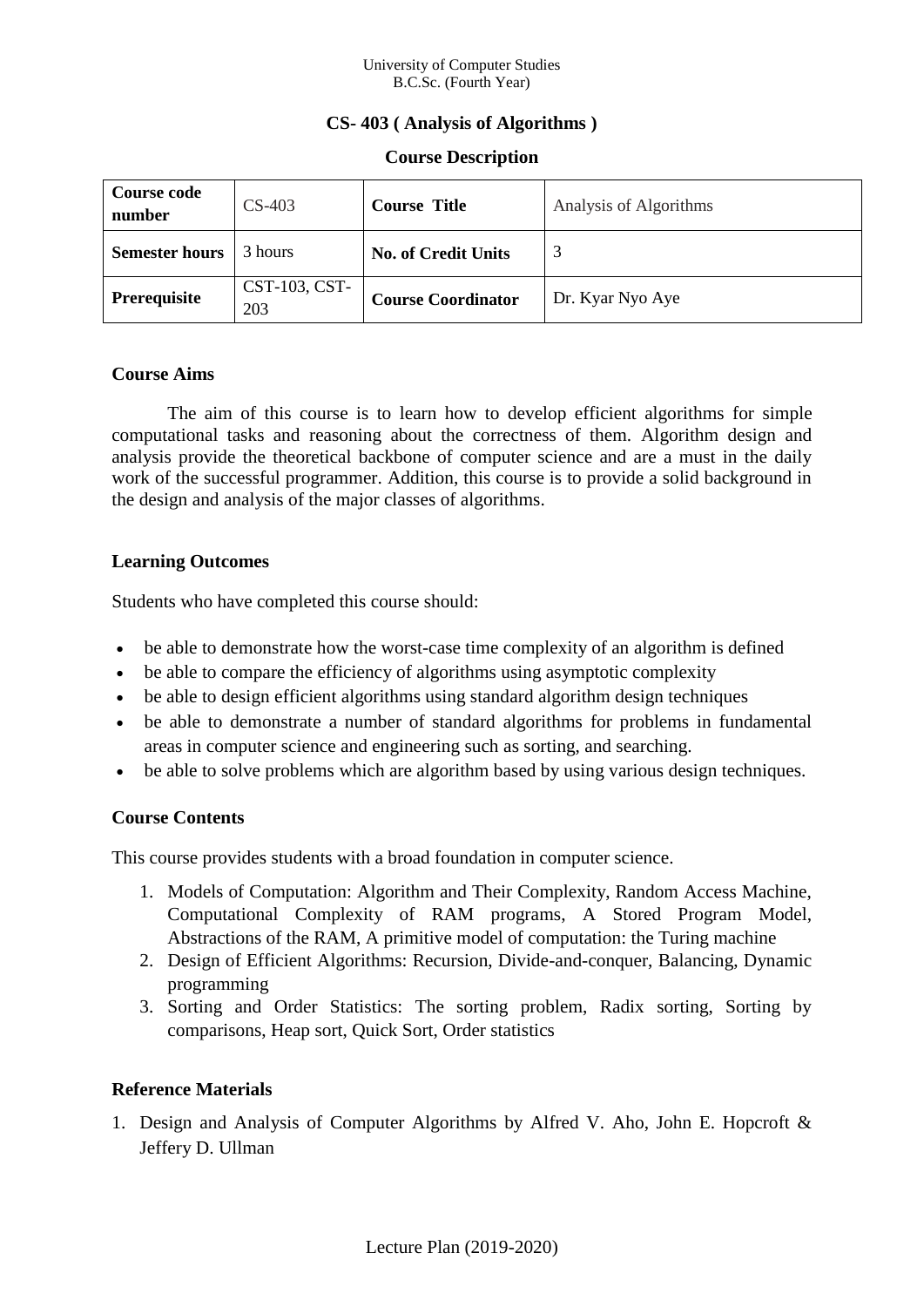## **Course Organization**

The expected learning outcomes for the course will be assessed through six forms of activity:

- 1. Attending the lectures
- 2. Preparing for and participating in the recitations.
- 3. Assignments
- 4. Reading the text
- 5. Quiz
- 6. Exams

# **Assessment**

| Exam                | 50% |
|---------------------|-----|
| Tutorials/Test      | 10% |
| Class participation | 10% |
| Assignment          | 10% |
| Quiz                | 10% |
| Moodle Test         | 10% |

## **45 periods for 15weeks** (50 minutes for 1 period)

| N <sub>0</sub>   | <b>Chapter</b>                  | Page      | <b>Period</b>  | <b>Detail Lecturer Plan</b>          |
|------------------|---------------------------------|-----------|----------------|--------------------------------------|
| $\mathbf I$      | Chapter $(1)$                   | 2 to 41   | 25             | Lectures $+$ Tutorials $+$ Exercise  |
|                  | <b>Models of Computation</b>    |           |                |                                      |
| 1.               | 1.1 Algorithm and Their         | $2 - 5$   | $\mathbf{1}$   | Detail Explain why we need to        |
|                  | Complexity                      |           |                | analyze algorithm                    |
| 2.               | 1.2 Random Access Machine       |           | $\overline{2}$ | Detail Explain RAM model             |
|                  | RAM Instruction & Meaning       |           |                | Explain RAM instruction with Table   |
|                  |                                 |           |                | 1.4 and Table 1.5                    |
| 3.               | 1.3 Teach writing ALGOL         | $9 - 11$  | $\overline{2}$ | Detail Explain about Fig 1.6 and 1.7 |
|                  | program                         |           |                | Detail Explain about Fig 1.8 and 1.9 |
|                  | Teach how to write RAM          |           |                | Example 1.1, 1.2                     |
|                  | program                         |           |                |                                      |
| $\overline{4}$ . | Exercise for RAM program        | 39,40     | $\overline{2}$ | Ex 1.3, 1.5, 1.19                    |
|                  |                                 |           |                | (Tutorial and Exercise)              |
| 5.               | 1.3 Computational Complexity of | $12 - 14$ | $\overline{2}$ | Explain how to express the uniform   |
|                  | RAM programs                    |           |                | and logarithmic complexity of RAM    |
|                  |                                 |           |                | program (Very Detail)                |
| 6.               | <b>Exercises for Complexity</b> | 39,40     |                | Ex. 1.3, 1.4, 1.5, 1.6, 1.9          |
|                  | expression for RAM program      |           | $\overline{2}$ | (Tutorial and Exercise)              |
| 7.               | 1.4 A Stored Program Model      | $15 - 17$ | $\overline{2}$ | Detail Explain RASP Model and        |
|                  | (RASP) Different between RAM    |           |                | Theorem 1.1                          |
|                  | and RASP                        |           |                |                                      |
|                  | Theorem 1.1                     |           |                |                                      |
| 8.               | Theorem 1.2                     | 18,19     | $\overline{2}$ | Detail Explain Theorem 1.2           |
|                  | <b>RASP Program Exercise</b>    |           |                | <b>Explain Complexity of RASP</b>    |
|                  |                                 |           |                | program                              |
| 9.               | 1.5 Straight line programs      | 19-25     | $\overline{2}$ | Detail Explain for Bitwise           |
|                  | <b>Bitwise Computations</b>     |           |                | Computational Model & Decision       |